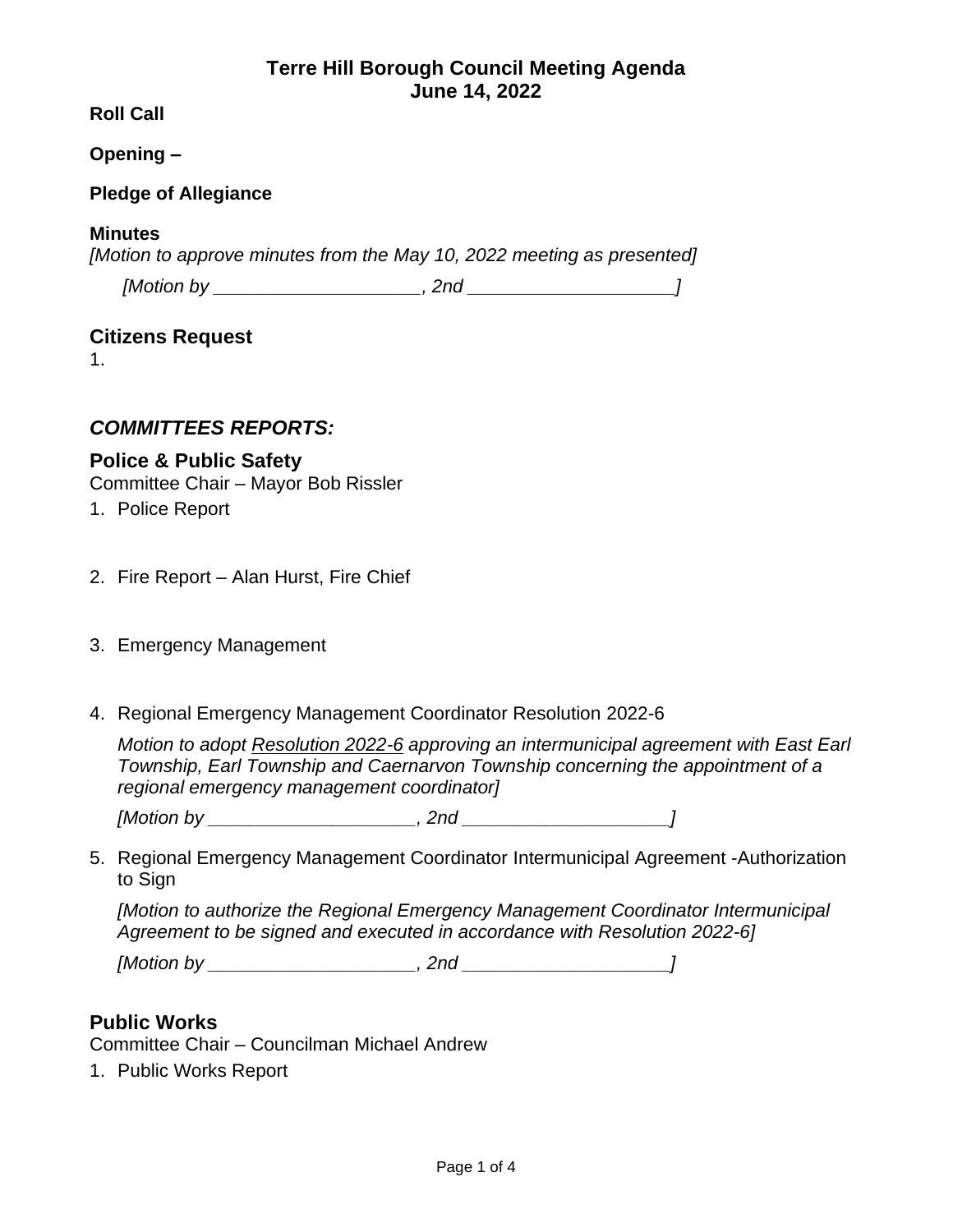- 2. Repairs to the F550
	- a. Bed liner for F550

*[Motion to authorize Plastic Welding LLC, New Holland, PA to fabricate and install a 1/2" ABS plastic bed liner on the Ford F550 Dump Truck at a cost not to exceed \$2,800]*

[Motion by \_\_\_\_\_\_\_\_\_\_\_\_\_\_\_\_\_\_\_\_, 2nd \_\_\_\_\_\_\_\_\_\_\_\_\_\_\_\_\_\_\_\_]

b. Tailgate for F550

*[Motion to authorize LR Metal Fabrication LLC, East Earl, PA to fabricate a tailgate for the Ford F550 Dump Truck at a cost not to exceed \$1,000]*

| [Motion by | 'nn |  |
|------------|-----|--|
|------------|-----|--|

### **Planning & Zoning**

Committee Chair – Councilman Garry Hartranft

1. Storm Water Management Plan (Stone Drain Bed) – Plan Approval and Application Fee Reduction for 405 South Earl Street

*[Motion to approve storm water management plan for 405 South Earl Street for 32' x 45' Greenhouse and to reduce storm water management plan application fee to \$75.00 for said property]* 

 $[Motion by$   $, 2nd$ 

2. Preliminary/Final Subdivision Plan – 329 Broad Street

*[Motion to grant conditional approval of the Preliminary/Final Subdivision Plan for 329 Broad Street, contingent upon including sidewalk on the new lot and compliance with review comments from Spotts, Stevens & McCoy]*

*[Motion by \_\_\_\_\_\_\_\_\_\_\_\_\_\_\_\_\_\_\_\_, 2nd \_\_\_\_\_\_\_\_\_\_\_\_\_\_\_\_\_\_\_\_]*

#### **Community Improvements**

Committee Chair – Councilwoman Heather Myers 1.

#### **Parks & Recreation**

Committee Chair – Councilman Stephen Hollinger

1.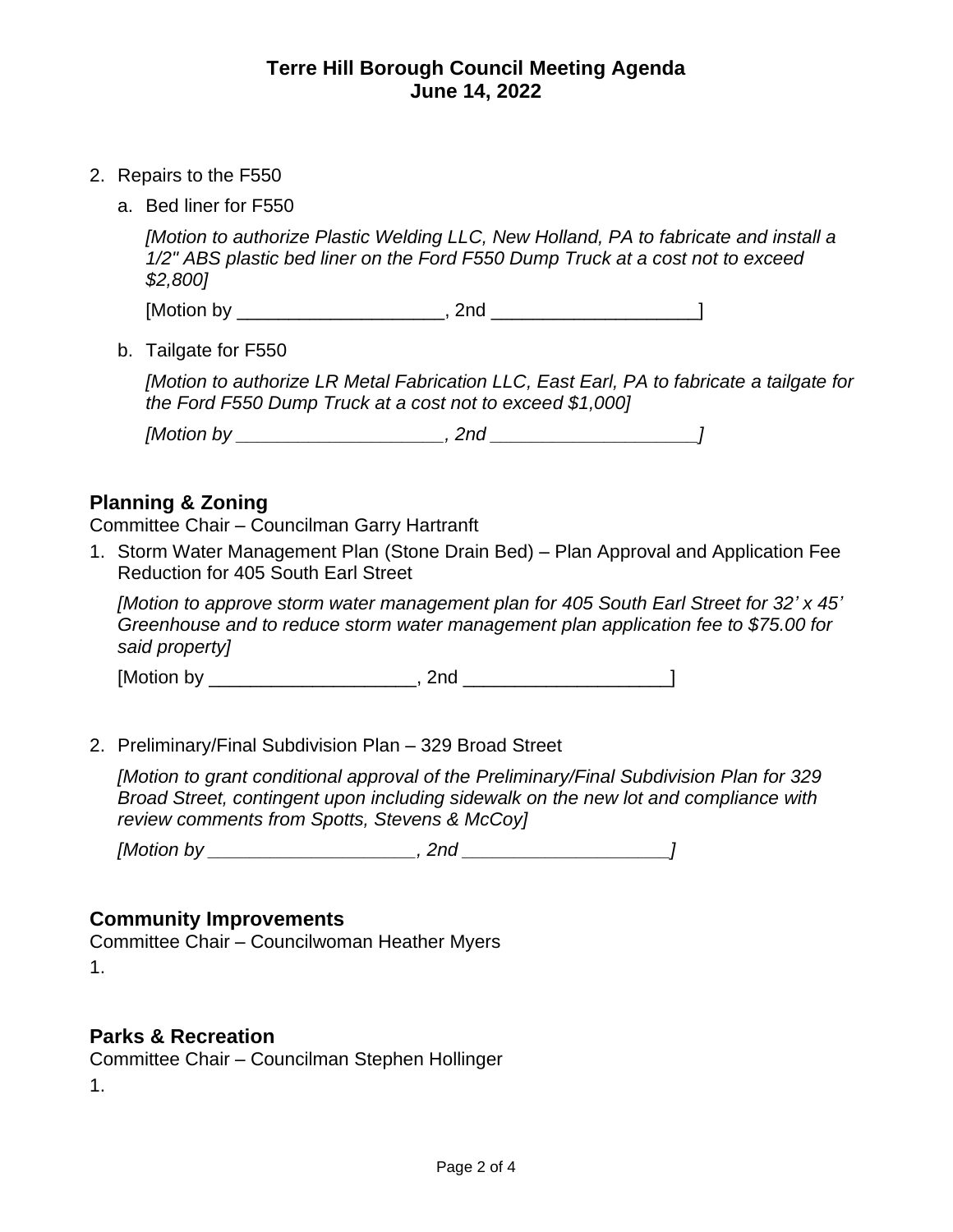# **Terre Hill Borough Council Meeting Agenda June 14, 2022**

## **Finance**

Committee Chair – Councilman Justin Lusby 1.

## **Personnel**

Committee Chair – Councilman Jason Firestine 1.

# **Old Business**

1.

# **New Business**

1.

### **Bills**

*[Motion by \_\_\_\_\_\_\_\_\_\_\_\_\_\_\_\_\_\_\_\_, 2nd \_\_\_\_\_\_\_\_\_\_\_\_\_\_\_\_\_\_\_\_]*

## **Adjournment**

| [Motion by | /nr |  |
|------------|-----|--|
|            |     |  |

*Time: \_\_\_\_\_\_\_\_\_\_*